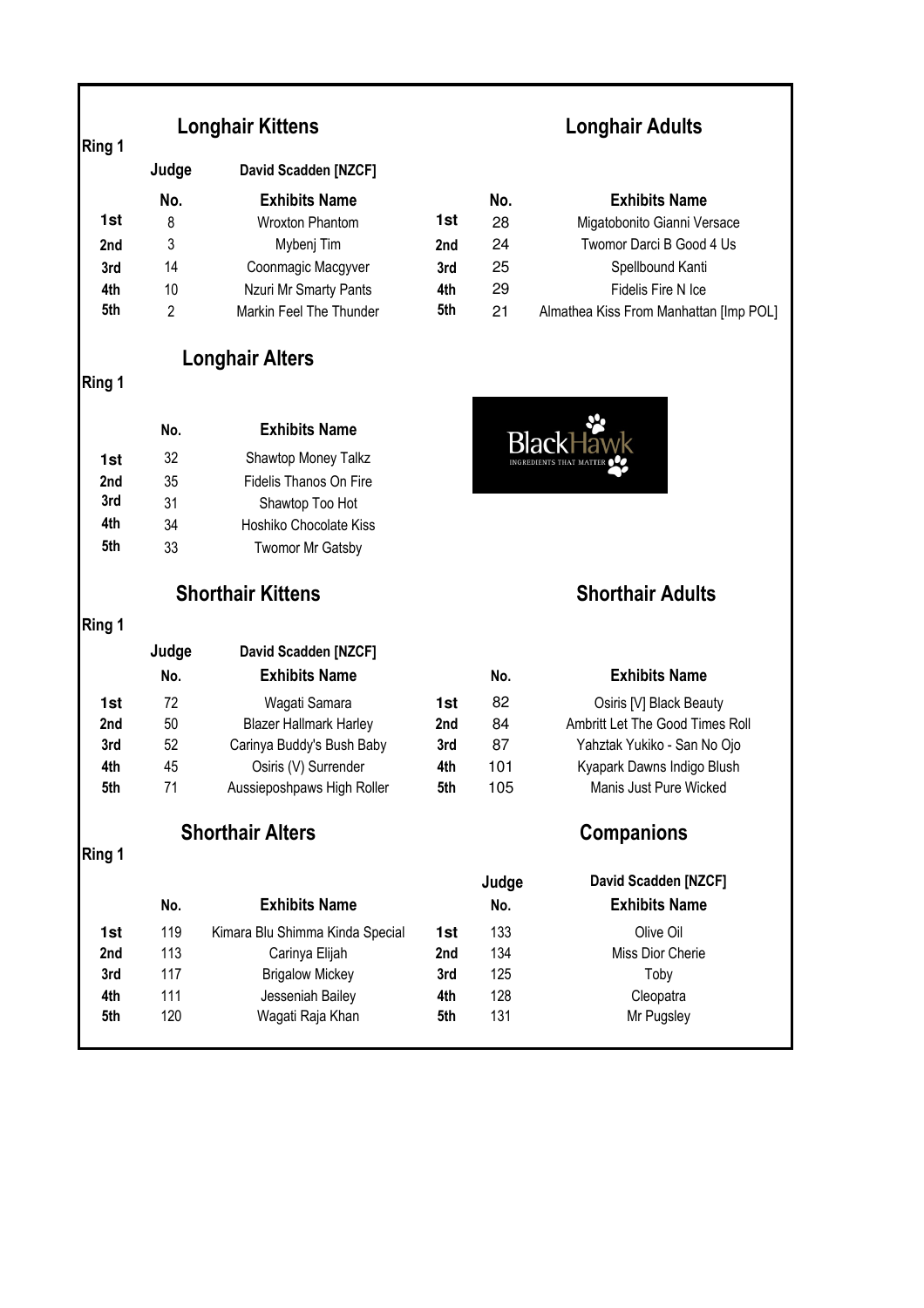## **Longhair Kittens**

|                 | Judge | Jo-Anne Frank [GCCFSA]      |                 |     |                           |
|-----------------|-------|-----------------------------|-----------------|-----|---------------------------|
|                 | No.   | <b>Exhibits Name</b>        |                 | No. | <b>Exhibits Name</b>      |
| 1st             | 3     | Mybenj Tim                  | 1st             | 29  | Fidelis Fire N Ice        |
| 2 <sub>nd</sub> | 8     | <b>Wroxton Phantom</b>      | 2 <sub>nd</sub> | 28  | Migatobonito Gianni Ve    |
| 3rd             | 6     | Beaufeline Eye Adore Myself | 3rd             | 25  | Spellbound Kanti          |
| 4th             |       | Jandindi Silver Grace       | 4th             | 30  | Belshazar Von Der Selenga |
| 5th             | 14    | Coonmagic Macgyver          | 5th             | 24  | Twomor Darci B Good       |
|                 |       |                             |                 |     |                           |

**No. Exhibits Name**

**Longhair Alters**

1st 32 Shawtop Money Talkz **2nd** 31 Shawtop Too Hot **3rd** 35 Fidelis Thanos On Fire **4th** 34 Hoshiko Chocolate Kiss **5th** 33 Twomor Mr Gatsby

## **Longhair Adults**

|     | No. | <b>Exhibits Name</b>        |                 | No. | <b>Exhibits Name</b>                |
|-----|-----|-----------------------------|-----------------|-----|-------------------------------------|
| 1st | 3   | Mybenj Tim                  | 1st             | 29  | Fidelis Fire N Ice                  |
| 2nd | 8   | <b>Wroxton Phantom</b>      | 2 <sub>nd</sub> | 28  | Migatobonito Gianni Versace         |
| 3rd | 6   | Beaufeline Eye Adore Myself | 3rd             | 25  | Spellbound Kanti                    |
| 4th |     | Jandindi Silver Grace       | 4th             | 30  | Belshazar Von Der Selenga [Imp DEU] |
| 5th | 14  | Coonmagic Macgyver          | 5th             | 24  | Twomor Darci B Good 4 Us            |



## **Shorthair Kittens Shorthair Adults**

|     | No. | <b>Exhibits Name</b>      |     | No. | <b>Exhibits Name</b>            |
|-----|-----|---------------------------|-----|-----|---------------------------------|
| 1st | 52  | Carinya Buddy's Bush Baby | 1st | 87  | Yahztak Yukiko - San No Ojo     |
| 2nd | 47  | Abysrok Melisandre        | 2nd | 82  | Osiris [V] Black Beauty         |
| 3rd | 42  | Jesseniah Gizelle         | 3rd | 84  | Ambritt Let The Good Times Roll |
| 4th | 46  | Abysrok Myrcella          | 4th | 88  | Yahztak Misaki                  |
| 5th | 72  | Wagati Samara             | 5th | 85  | Bahati Hidden Treasure          |
|     |     |                           |     |     |                                 |

## **Shorthair Alters Companions**

**Judge Jo-Anne Frank [GCCFSA]**

**Ring 2** 

**Ring 2** 

|                 | No. | <b>Exhibits Name</b>            |     | No. | <b>Exhibits Name</b> |
|-----------------|-----|---------------------------------|-----|-----|----------------------|
| 1st             | 119 | Kimara Blu Shimma Kinda Special | 108 | 134 | Miss Dior Cherie     |
| 2 <sub>nd</sub> | 111 | Jesseniah Bailey                | 106 | 125 | Toby                 |
| 3rd             | 120 | Wagati Raja Khan                | 107 | 128 | Cleopatra            |
| 4th             | 118 | Manis Leo                       | 103 | 131 | Mr Pugsley           |
| 5th             | 112 | Byanda Wait Until Dark          | 109 | 130 | Morticia             |
|                 |     |                                 |     |     |                      |

# **No. Exhibits Name No. Exhibits Name**

|    | Judge | <b>Robyn Adams [CQI]</b> |
|----|-------|--------------------------|
|    | No.   | <b>Exhibits Name</b>     |
| 08 | 134   | Miss Dior Cherie         |
| 06 | 125   | Toby                     |
| 07 | 128   | Cleopatra                |
| 03 | 131   | Mr Pugsley               |
| 09 | 130   | Morticia                 |
|    |       |                          |

### **Ring 2**

**Ring 2**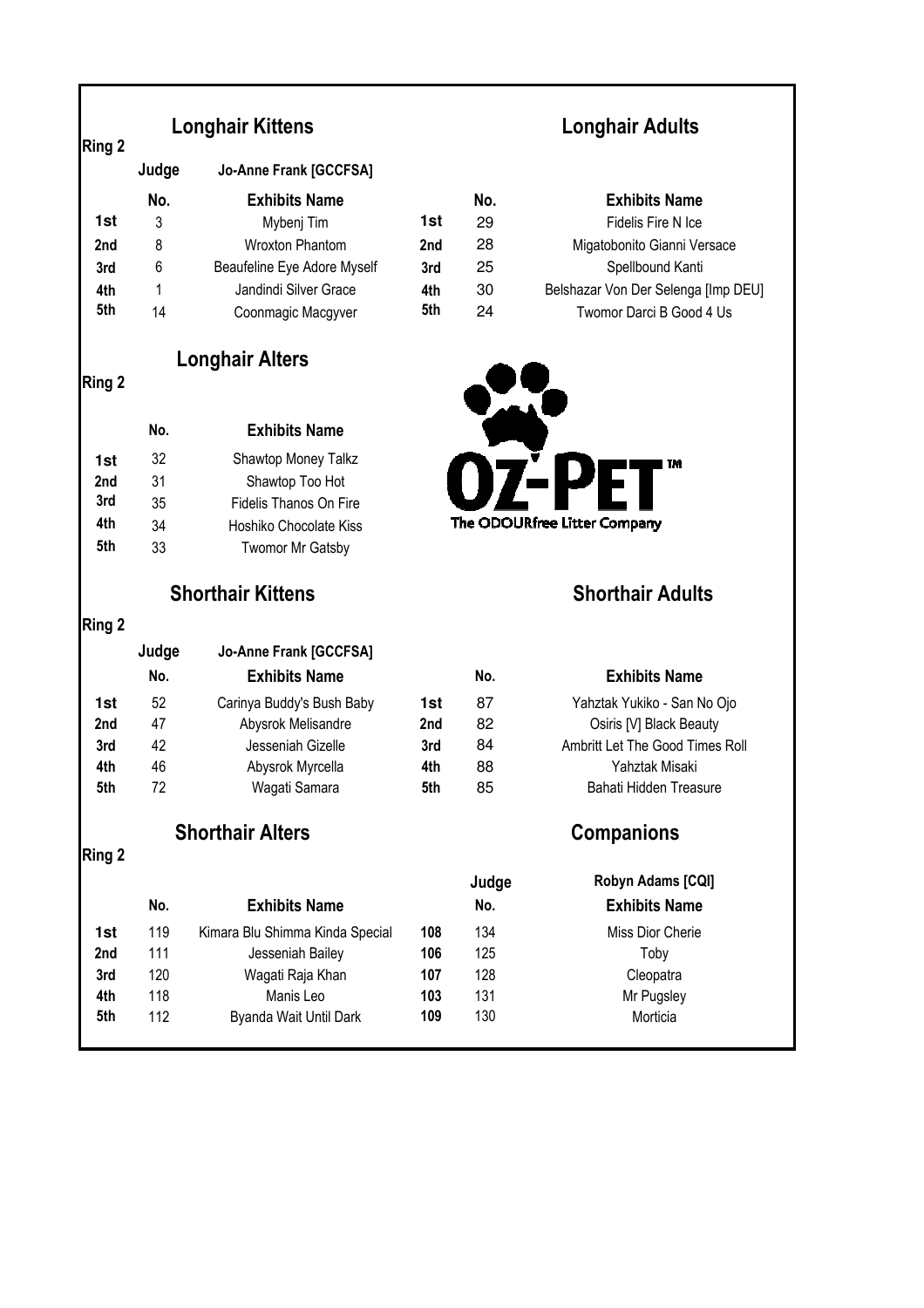| Ring 3 | <b>Longhair Kittens</b>  |                                 | <b>Longhair Adults</b> |                         |                                            |  |
|--------|--------------------------|---------------------------------|------------------------|-------------------------|--------------------------------------------|--|
|        | Judge                    | lan Honour [CQI]                |                        |                         |                                            |  |
|        | No.                      | <b>Exhibits Name</b>            |                        | No.                     | <b>Exhibits Name</b>                       |  |
| 1st    | 14                       | Coonmagic Macgyver              | 1st                    | 29                      | Fidelis Fire N Ice                         |  |
| 2nd    | 3                        | Mybenj Tim                      | 2nd                    | 21                      | Almathed NISS FTOM Manhattan [Imp<br>ו ו∩ם |  |
| 3rd    | 12                       | Kimmiesdolls A Lil Bit Of Sas   | 3rd                    | 24                      | Twomor Darci B Good 4 Us                   |  |
| 4th    | 5                        | <b>Twomor Blinkie Bill</b>      | 4th                    | 25                      | Spellbound Kanti                           |  |
| 5th    | 15                       | Cadillaccats Princess Leia      | 5th                    | 28                      | Migatobonito Gianni Versace                |  |
|        |                          | <b>Longhair Alters</b>          |                        |                         |                                            |  |
| Ring 3 |                          |                                 |                        |                         |                                            |  |
|        | No.                      | <b>Exhibits Name</b>            |                        |                         |                                            |  |
| 1st    | 31                       | Shawtop Too Hot                 |                        | Genetic Pet Care        |                                            |  |
| 2nd    | 34                       | Hoshiko Chocolate Kiss          |                        |                         |                                            |  |
| 3rd    | 32                       | Shawtop Money Talkz             |                        |                         |                                            |  |
| 4th    | 33                       | <b>Twomor Mr Gatsby</b>         |                        |                         | chemical                                   |  |
| 5th    |                          | #N/A                            |                        |                         |                                            |  |
|        | <b>Shorthair Kittens</b> |                                 |                        | <b>Shorthair Adults</b> |                                            |  |
| Ring 3 |                          |                                 |                        |                         |                                            |  |
|        | Judge                    | <b>Allan Davies [CQI]</b>       |                        |                         |                                            |  |
|        | No.                      | <b>Exhibits Name</b>            |                        | No.                     | <b>Exhibits Name</b>                       |  |
| 1st    | 45                       | Osiris (V) Surrender            | 1st                    | 81                      | Jesseniah Kimmimela Adanyah                |  |
| 2nd    | 52                       | Carinya Buddy's Bush Baby       | 2nd                    | 105                     | Manis Just Pure Wicked                     |  |
| 3rd    | 67                       | Manis My Milkshake              | 3rd                    | 85                      | Bahati Hidden Treasure                     |  |
| 4th    | 62                       | Kyapark Bewitched Mys Tic       | 4th                    | 88                      | Yahztak Misaki                             |  |
| 5th    | 42                       | Jesseniah Gizelle               | 5th                    | 96                      | Kyapark I.C. Hot Times Ahead               |  |
|        | <b>Shorthair Alters</b>  |                                 |                        | <b>Companions</b>       |                                            |  |
| Ring 3 |                          |                                 |                        | Judge                   | lan Honour [CQI]                           |  |
|        | No.                      | <b>Exhibits Name</b>            |                        | No.                     | <b>Exhibits Name</b>                       |  |
| 1st    | 113                      | Carinya Elijah                  | 1st                    | 130                     | Morticia                                   |  |
| 2nd    | 116                      | Kittykatz Calamity Jane         | 2nd                    | 131                     | Mr Pugsley                                 |  |
| 3rd    | 119                      | Kimara Blu Shimma Kinda Special | 3rd                    | 127                     | Midsummer Night Dreams                     |  |
| 4th    | 115                      | Bahati Dragon Glass             | 4th                    | 128                     | Cleopatra                                  |  |
| 5th    | 120                      | Wagati Raja Khan                | 5th                    | 126                     | Evie                                       |  |